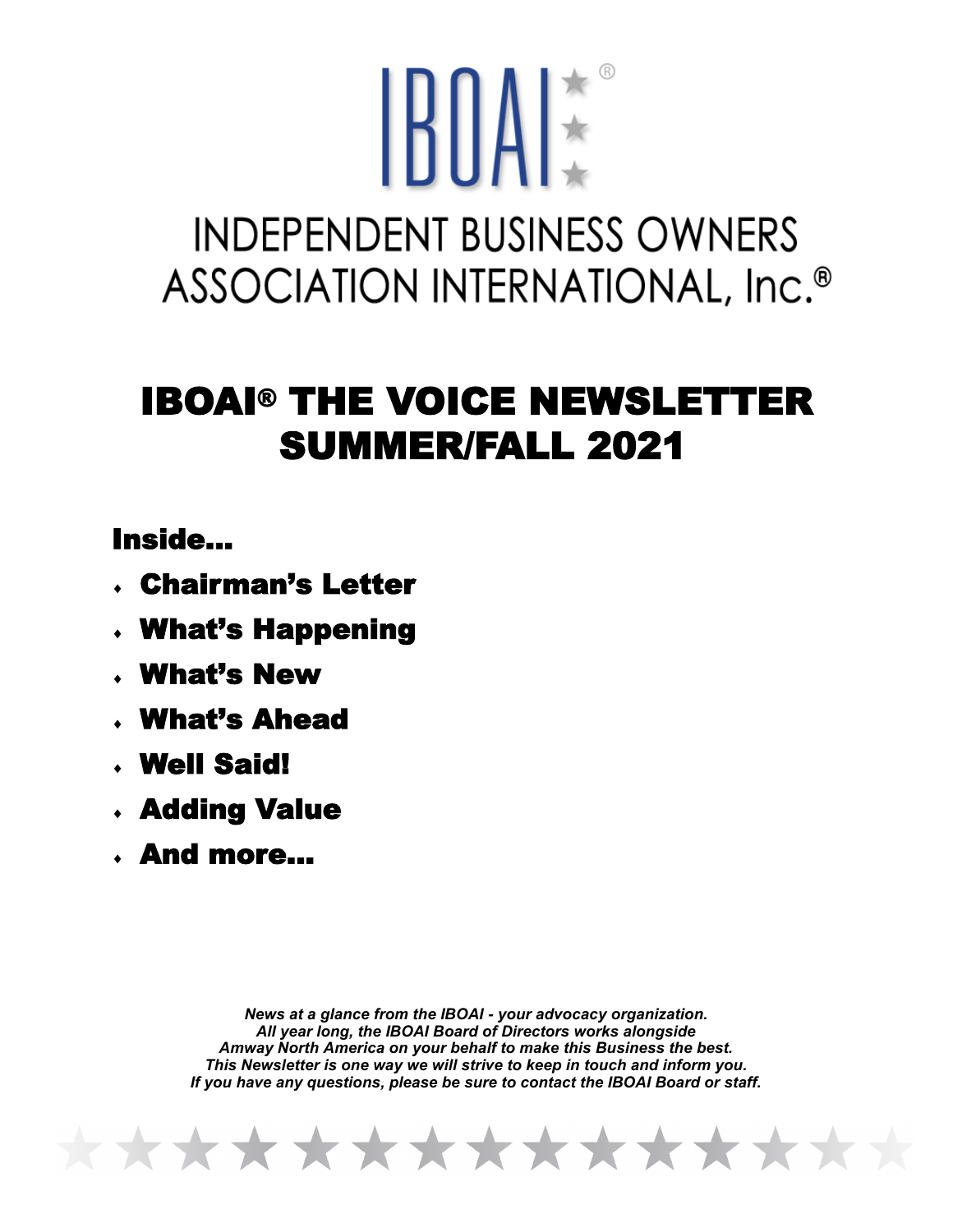# **BUAL ASSOCIATION INTERNATIONAL, Inc.<sup>®</sup>**

#### **LETTER FROM THE CHAIRMAN**

#### Hello Everyone!

What a year it's been for all of us! As IBOs, we have remained vigilant amid the fury of a pandemic and remained calm and strong as our amazing Business undergoes changes. Change requires us to be open-minded, positive and flexible – and the IBOAI Board and Field have collaborated with Amway to ensure the changes are necessary and productive. Thank you to the Field and my fellow IBOAI Board members for sharing your valuable input. I am so proud of and grateful for what we have accomplished by working together for the good of all!



The changes to the new IBO Onboarding process and the requirement an IBO needs to fulfill before sponsoring others are essential to ensure the consistency and integrity of our Business

in North America. All changes took into account the opinions and knowledge of the IBOAI Board, the Field, and the Corporation. A perfect example of how productive and powerful a partnership can be!

Also, be sure to make your voice heard in the upcoming IBOAI Election, September 20 (opening 8:00 a.m. EDT) through October 1, 2021 (closing 11:59 p.m. EDT). Your IBOAI Board represents all IBOs, and it's important that IBO Leaders help select Board Members who will act in the best interest of all IBOs. Qualified Platinums and above are eligible to vote. Keep in mind, we are the only Business in our industry with a trade association that affords its IBOs the right to participate in the election of a Board of Directors comprised exclusively of IBOs. To learn more about the IBOAI structure and the current Board members, visit **[IBOAI.com.](https://www.iboai.com/)** It's filled with historic facts, business information, and excellent resources for IBOs.

Finally, but most importantly, thank you for your input, your support, and your positive attitudes! The IBOAI Board is in awe of your persistence and passion – and honored to represent you.

God Bless you all,

TTS / M/ w/o

Vincent Pappalardo, Chairman of the IBOAI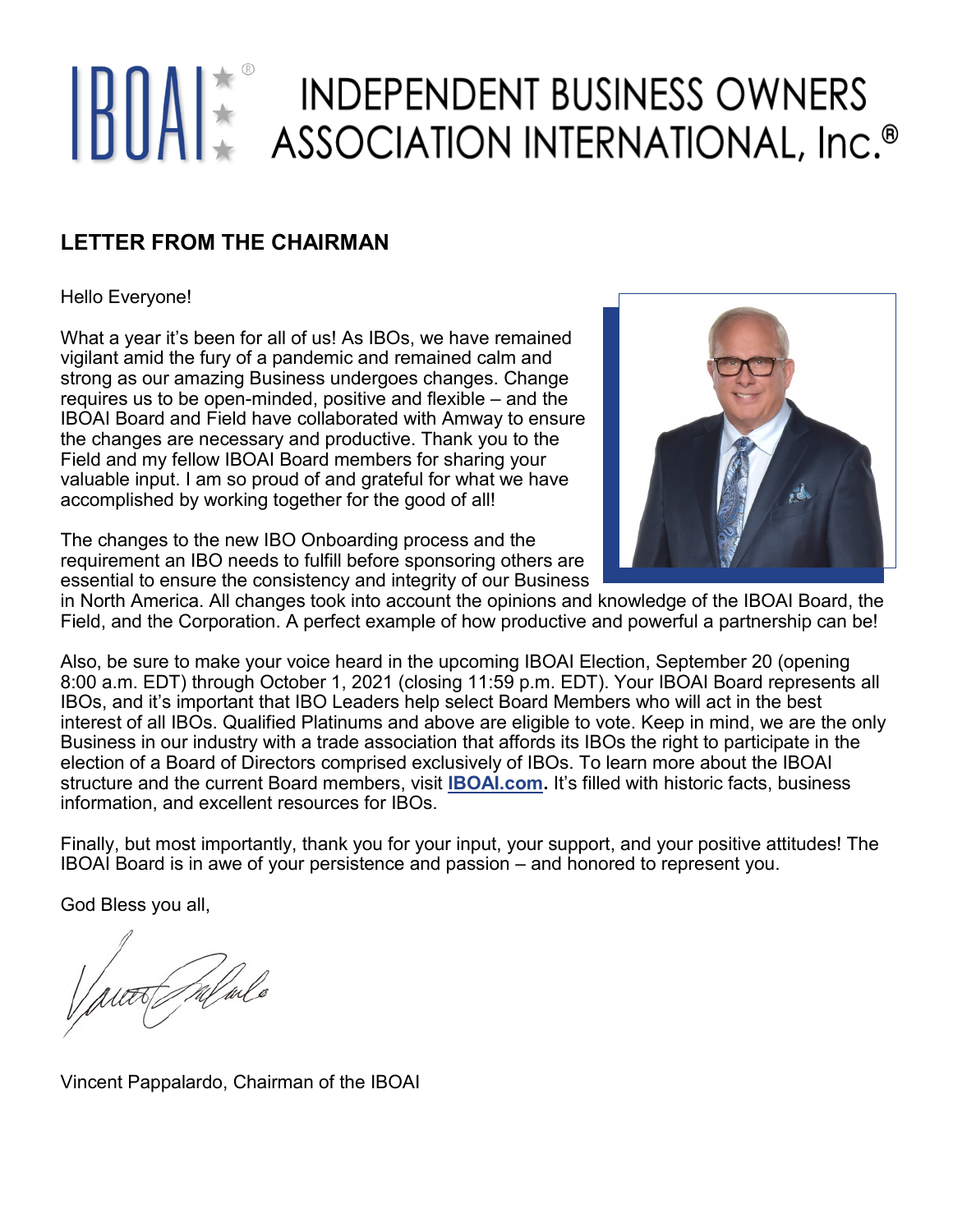### **2021 June Board Meeting Notes by Committee**

#### **Awards & Recognition**

 $\star$  Reviewed Achievers and Diamond Club dates. Both events fall during month end. Both events are exceptions due to Covid and date availability.

\*\*\* HIAN \*\*\*

- $\star$  Reviewed the Achievers meeting schedule. In addition to the Achievers Business meeting, the company will also move the Recognition event to a virtual format so there is more open time for smaller and/or other meetings.
- $\star$  Amway will include an IBOAI member in the panel that selects Hero Award recipients.
- Diamond Dreams: Reviewed ability to bank one trip until Peter Island is available. For IBOs qualifying for the Peter Island trip, who do not want to go to alternative destinations, the company will allow them to bank one trip until Peter Island is back open. Peter Island is not expected to open until 2022 or later.
- $\star$  Reviewed event registration process. Amway is seeking help from leadership to encourage Q12 qualifiers add an email address to their profile for each attendee (as opposed to each business) prior to August 1, 2021 so there are no delays in Achievers registration process.
- \* IBOAI and Amway are working to ensure treatment of Legacy and Vested Diamonds has continuity, especially when there are management changes within the company.

#### **Business Operations**

- $\star$  Worked on solutions for website issues
- Looked at ways to make the Preferred Customer process more simple
- Working on a video to speak specifically to potential Preferred Customers
- Encouraged Amway to fast track the ability for customers to use AmPerks on their Ditto orders
- $\star$  Looking at ways to make the renewal process easier for all IBOs
- ★ Resource Center update

#### **Legal & Ethics**

- $\star$  Conciliations update
- $\star$  Rule 5.5 & 5.6 discussion Sponsor and Platinum responsibilities
- Rule 4.12 discussion and reviewed options for the loss of BV in the Line of Sponsorship
- $\star$  Rule 11 discussion and the implementation and communication of Rule 11
- ★ DSA and IRS update
- $\star$  Unauthorized online selling and exporting presentation, update and discussion
- $\star$  BSM review and update

#### **Marketing Advisory Committee**

- $\star$  Looking at the future of the nutrition line
- Updating Daily to men's & women's and re-stage of children's line
- $\star$  Ways to make the Mini-Sweepstakes better for all
- $\star$  More clean labels and ingredients
- **★ Future Artistry™ product launches**
- Discussing the future of XS™ Sport Nutrition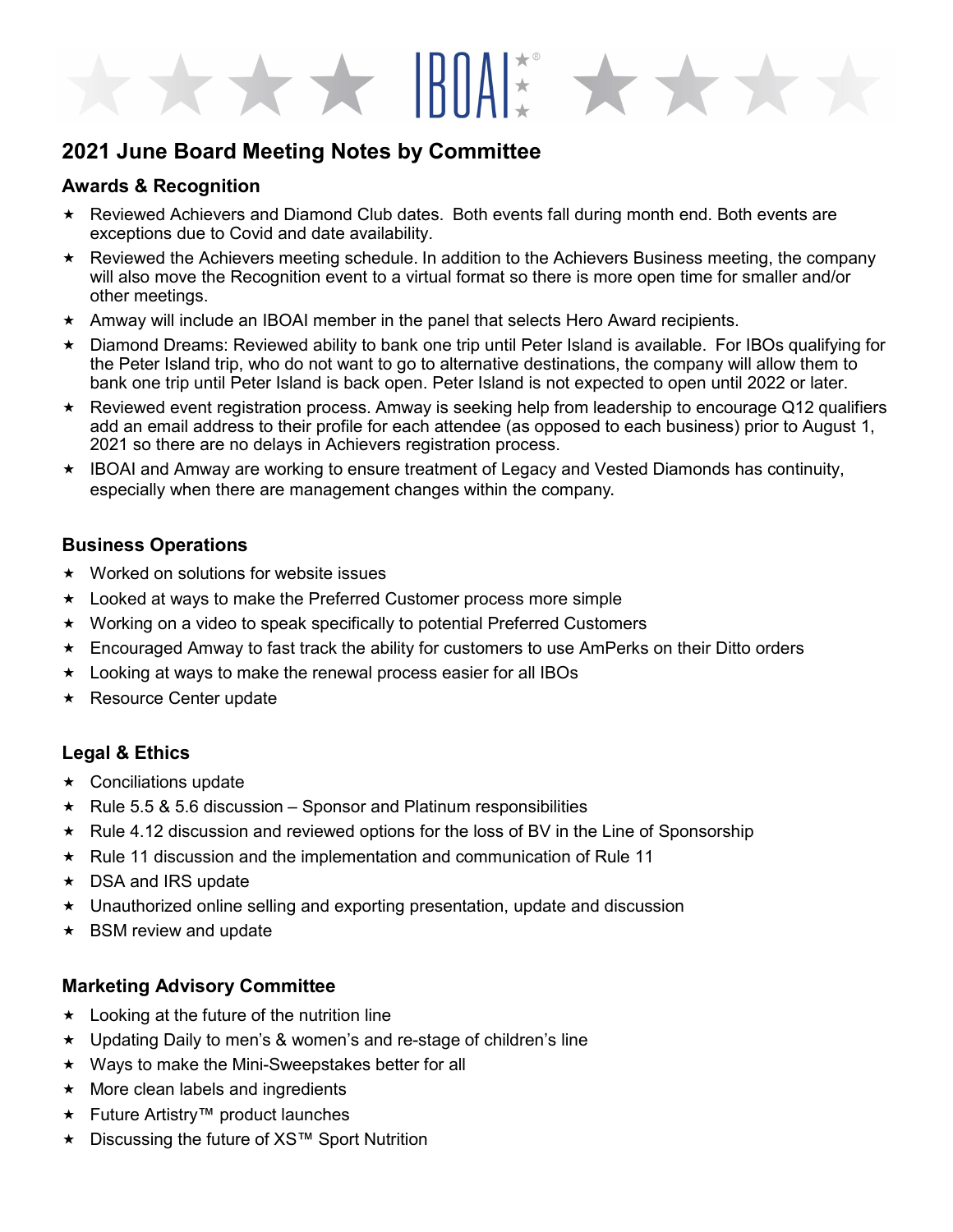## WHAT'S HAPPENING

#### **Embracing Change is Easier with the Support of your IBOAI and Amway**

Embracing change comes much easier when you know why it is happening and understand how it will affect you and your Business. You're an IBO, determined and resilient, so we know you realize change that's difficult (at first) is better handled with a positive attitude!

 $\star$   $\star$  IRMAN  $\star$ 

To help make business changes and rules easier to understand, your IBOAI is here to listen – and help you understand the new 2022 Growth Incentive Program and Discretionary Incentives. Don't hesitate to reach out to **[IBOAI Board Members](https://iboai.com/your-iboai-board/iboai-structure/board-of-directors)** and your Upline with questions and comments.

The Corporation has developed, **"[You Ask, Amway Answers](https://www.amway.com/en_US/better-than-ever/amway-answers)"** video series. It presents candid answers to questions on enhancements and changes that affect your Business. Videos feature Andrew Schmidt, Amway North America Managing Director.

Also, be sure to visit Better Than Ever for essential information on Verified Customer Sales (VCS), Customer Sales Incentives, PV/BV uplift on VCS, Fast Track Discretionary Incentive Program, plus new tools and resources.

US English: **[https://www.amway.com/en\\_US/better](https://www.amway.com/en_US/better-than-ever/rewards)-than-ever/rewards**

Canadian English: **[https://www.amway.ca/en\\_CA/better](https://www.amway.ca/en_CA/better-than-ever/rewards)-than-ever/rewards**

Dominican Republic English: **[https://www.amway.com.do/en\\_DO/better](https://www.amway.com.do/en_DO/better-than-ever/rewards)-than-ever/rewards**

## WHAT'S NEW

#### **2022 Growth Incentive Program Adds New Discretionary Incentives**

A new Performance Year means a new Growth Incentive Program (GIP) featuring the best of the 2021 GIP with the addition of new discretionary incentives for Verified Customer Sales (VCS). Your IBOAI Board worked closely with the Corporation to retain the best of the GIP while enhancing it this year with Q12 Annual Incentive Awards that reward you more for selling more. **[Get the details](https://amer-email-template-images-prod.s3.amazonaws.com/AME-3571565/A147612ENA_PY22Compensation.pdf?utm_source=business&utm_medium=email&utm_campaign=us_en_3571565&utm_content=2020gip)** on the new 2022 GIP Program. **[Watch this GIP video!](https://players.brightcove.net/1437117782001/HJSr7bMWb_default/index.html?videoId=6260707520001)**

#### **Essential for IBOs: Inventory List and Create a Receipt Tools**

Take advantage of new and enhanced tools to make selling to customers from your inventory faster and easier. The new Inventory List tool tracks and manages inventory and is now integrated with the Create a Receipt tool so you can easily allocate customer sales out of inventory. It even shows what products you have on hand and nudges you when you're reaching the six-month mark. **[Watch this video](https://players.brightcove.net/1437117780001/default_default/index.html?videoId=6255047985001&utm_source=weeklyupdate&utm_medium=email&utm_campaign=us_en_3542094&utm_content=inventory_list_cta)** to see how easy it is to use the Inventory List tool.

#### **n\* by Nutrilite™ [Fizzy & Fabulous Effervescent Tablets \(#](https://www.amway.com/en_US/n-by-Nutrilite™-Fizzy-%26-Fabulous-Effervescent-Tablets-p-124930?searchTerm=fizzy%20table) 124930 /10 Tablets)**

Just add a tablet to water to mix up a fizzy, refreshing, strawberry hibiscus-flavored drink. Made with biotin, goji berry and a blend of beautifying vitamins to help promote gorgeous hair, strong nails and healthy-looking skin from within.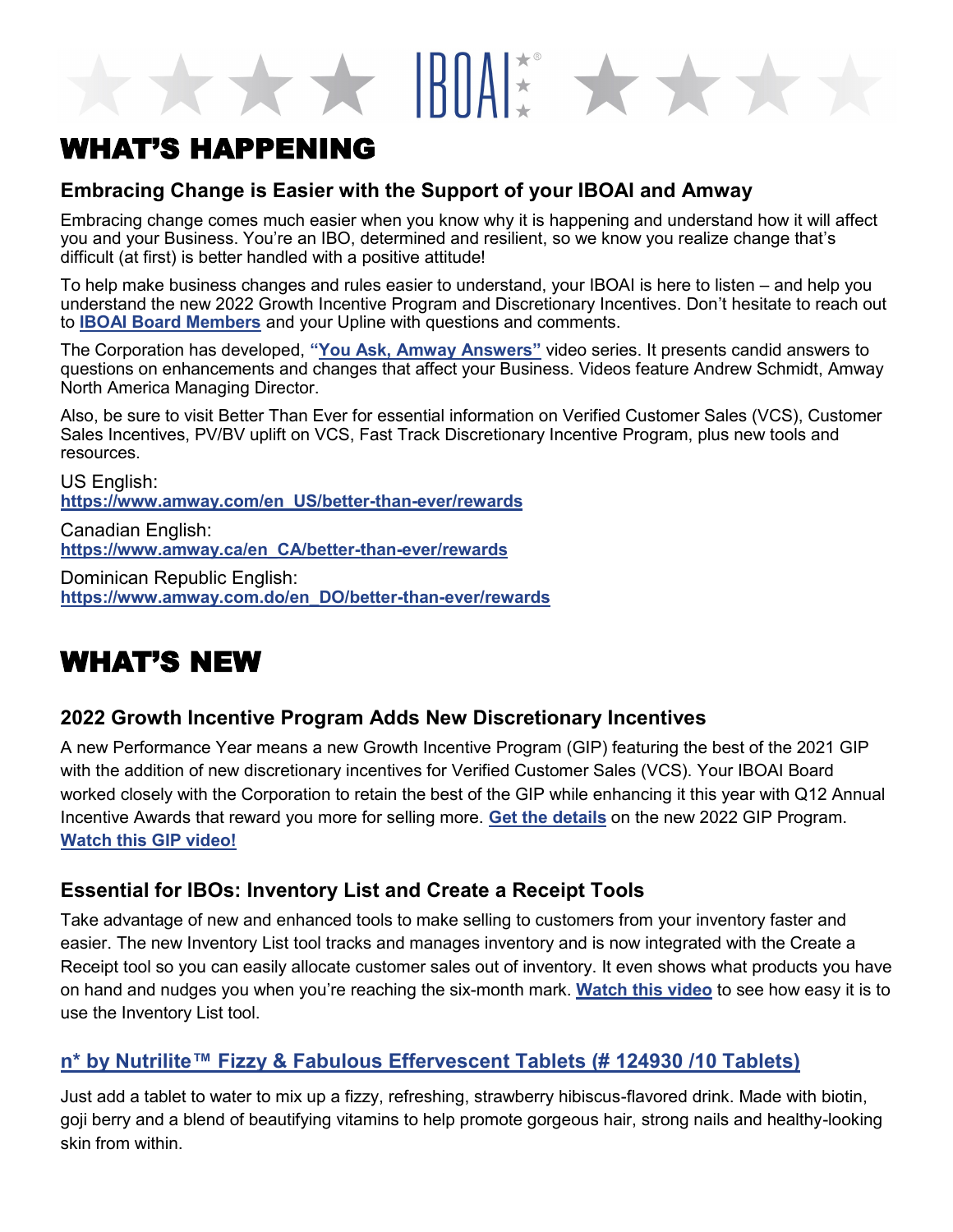## WHAT'S AHEAD

#### **2022 IBOAI BOARD ELECTION**

Make your voice heard! Qualified Platinums and above are eligible to vote in the upcoming **2022 IBOAI Board Election, September 20 (opening 8:00 a.m. EDT) through October 1, 2021 (closing 11:59 p.m. EDT).** By voting for Board members to fairly represent the interests of all IBOs, your vote helps ensure the IBO voice remains strong as the Board works collaboratively with Amway to keep this Business Opportunity the best it can be.

\*\*\* BOAK\* \*\*\*

#### **Upcoming IBOAI® Board Meetings**

October 4-7, 2021 at the IBOAI offices, Grand Rapids, Michigan

#### **Mark your calendars! The Virtual New Platinum Conference (NPC) is October 6!**

Qualifying New Platinums, get ready for an amazing virtual experience on October 6, 2021! Amway executives and event staff, along with the IBOAI Board, are planning an extraordinary event for new IBO Leaders throughout North America.

**Watch for the IBOAI presentation during NPC!** Jody Victor and Bill Hawkins, IBOAI Governance & Oversight, will be joined by other IBOAI Leaders to explain the Association's role in the Business.

#### **Achievers 2021 in Orlando, Florida**

Those who qualify for Achievers this year are invited to celebrate this October in Orlando, Florida!

#### **Two sessions: Session One is October 21-24; Session Two is October 25-28, 2021**

Although this is not a family trip in which Amway pays for children, IBOs are more than welcome to buy in and bring immediate family members from their household. Orlando offers something for everyone – incredible amusement parks, wonderful restaurants, fabulous shopping, cultural events, and much more. It's the ultimate destination for adults and kids alike!

Achievers 2021 will look different from past events but will offer opportunities to connect with other IBOs, learn the latest business-building techniques, experience special recognition celebrations and create unforgettable memories whether virtually or in person.

#### **Diamond Club 2022**

Qualifying Diamonds, get ready to gather at the fabulous Grand Wailea in Maui, Hawaii in February 2022! Diamond Select (Formerly Executive Diamond Club/EDC) will meet February 25-27 and will be joined by Diamonds, February 27-March 4, 2022. Following tradition, the IBOAI Board will gather for their first meeting of the year on the last day of Diamond Club.

The Grand Wailea, A Waldorf Astoria Resort features plush rooms (many oceanfront!) with spectacular views, a beautiful beach, epic pools, incredible restaurants, excellent fitness center and luxurious spa.

#### **North American Growth Council: June 20-25, 2022. More details to come soon!**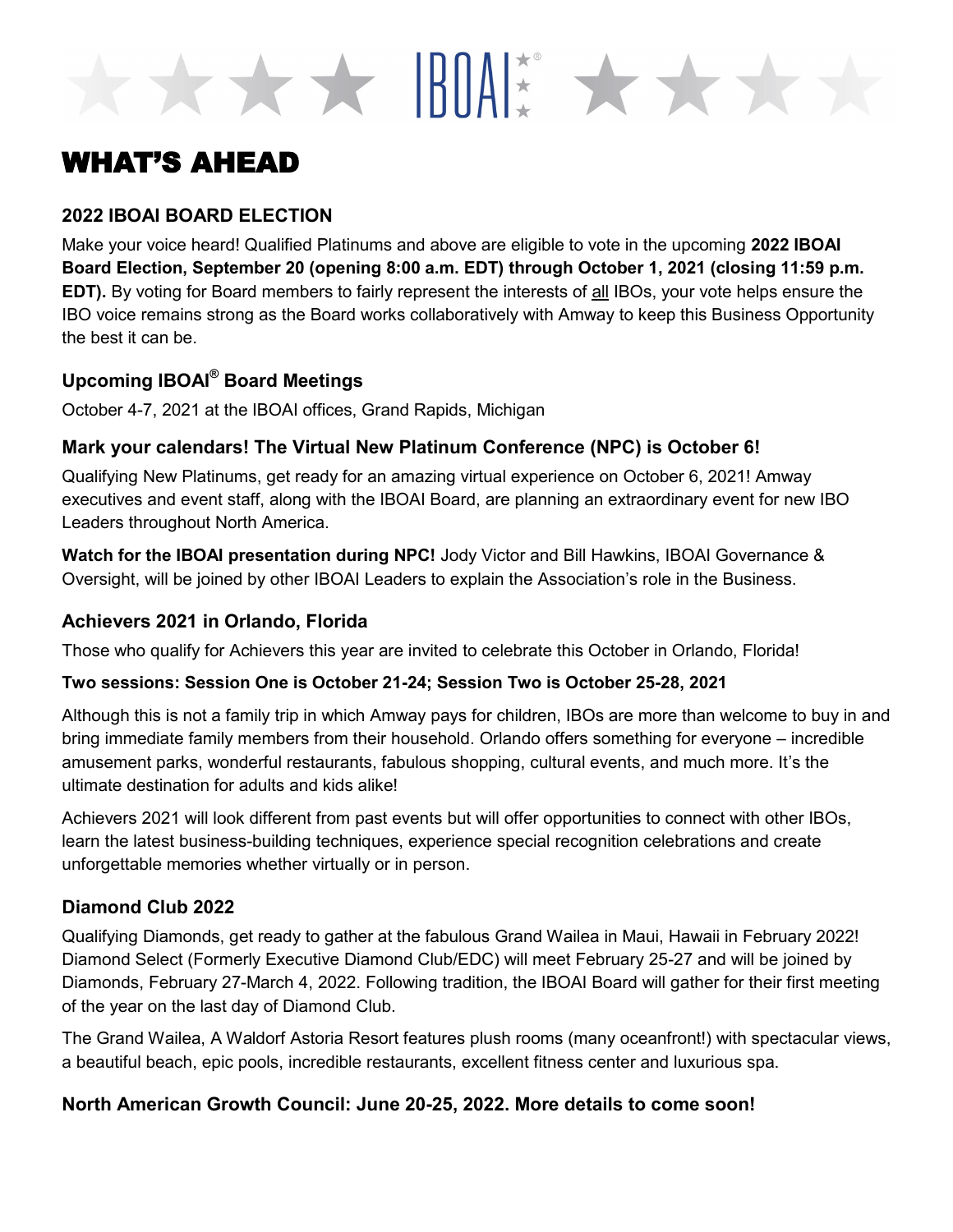## WELL SAID!

#### **The Power of Change**

*"Change is constant. Some we like and some not so much. Business Owners adjust, lead and thrive with positive attitudes. Your IBOAI is committed to helping every IBO move forward successfully. Let's embrace change together and grow!"*

—Bob Andrews, Mentoring Chairman Emeritus

**X** HIAN

## ADDING VALUE–Resources to help you do business faster, easier, better!

#### **Video Library at IBOAI.com**

Did you know there is an archive of videos available for viewing at IBOAI.com? It's listed under the Resources tab as Videos and features important messaging from your IBOAI Board members, such as the Chairman Vinny Pappalardo, Vice Chairman Joe Markiewicz, Bob Andrews, Mentoring Chairman Emeritus, and Kathy Victor, CEO. **[Check it out!](https://www.iboai.com/resources/videos/)**

#### **Fast Facts at Amway.com**

The Resource Center at Amway.com is packed with excellent resources and tools for IBOs – in English and Spanish. The Fast Facts collection provides brief, memorable messages with brilliant full-color visuals. Files are easy to download to your device or email to potential IBOs and customers. Below are two of many PDFs on a variety of topics regarding the company, the products and business support.